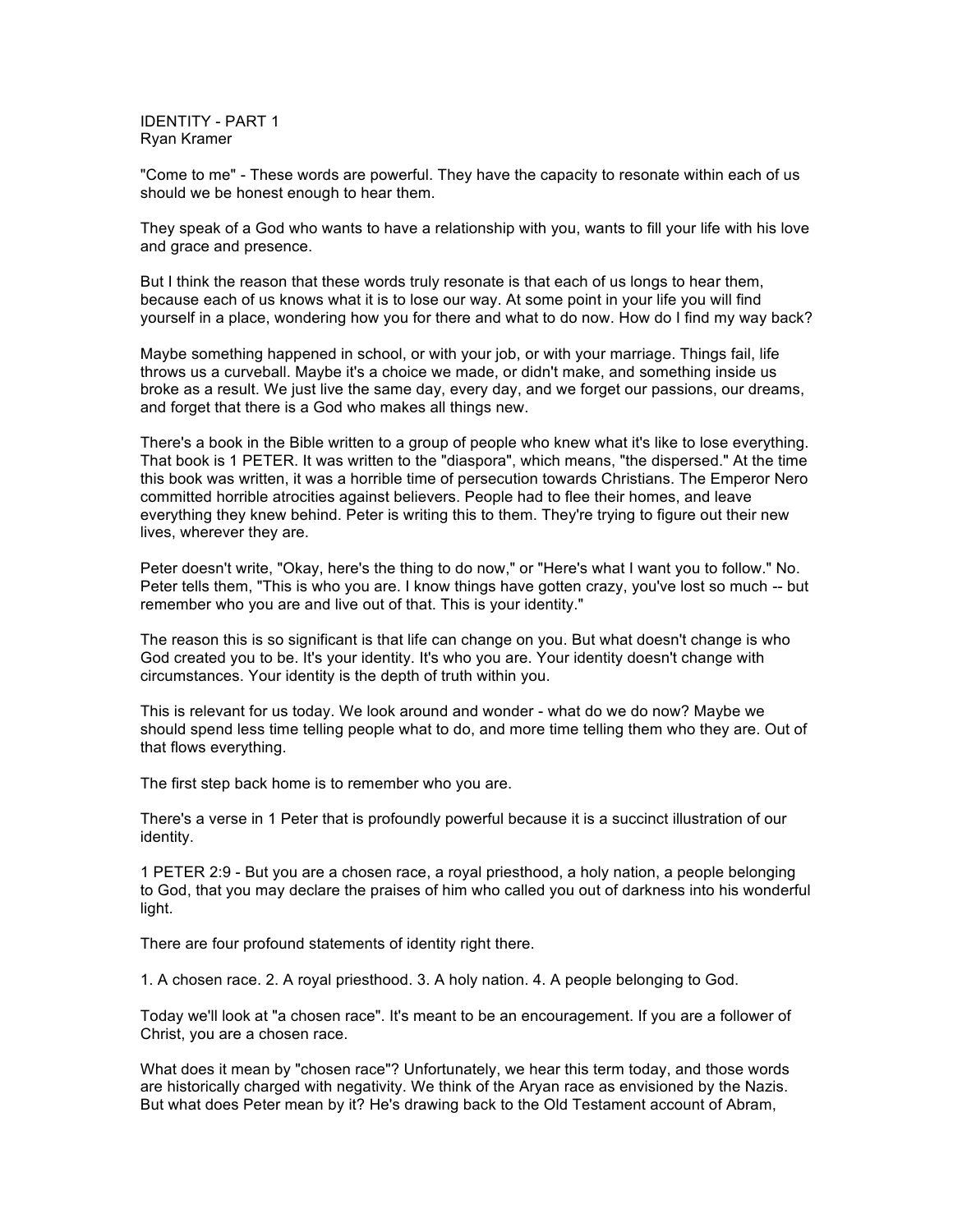whom we also know as Abraam.

In Genesis 11 we are introduced to Abram. In Genesis 12, God speaks to Abram.

GENESIS 12:1-3 - The Lord had said to Abram, "Leave your country, your people and your father's household and go into the land I will show you. I will made you into a great nation, and I will bless you. I will make your name great, and you will be a blessing. I will bless those you bless you, and whoever curses you I will curse, and all peoples on earth will be blessed through you."

God is telling Abram, "I choose you. I will grow you into a great nation. I will bless you." All of this is confirmed in Genesis 15. God promises to Abram that he will have descendants as numerous as the stars.

It can be very dangerous if we start to see "chosen" as "superior". What we forget then is what we're chosen for.

When I was in high school, I worked in a grocery store as a courtesy clerk. What that meant was that I was a bagger, I pushed carts, and so forth. Often I'd be bagging groceries for hours. One particularly busy time we'd been doing this, and the manager came along and selected one of my co-workers, Matt, for a "special project". Matt went with the manager, returned, and said nothing about the project. This happened several more times over a number of days. Anytime there was a "special project", Matt was selected.

Finally, on one occasion, I said, "What, is Matt your favorite?" Matt was told to take me along with him on the special project. We headed to the men's restroom to clean up a horrible mess. The point is -- it's not about being chosen. It's what we're chosen for.

What was Abram chosen for? He was 75 years old, and his wife was barren. She'd never borne children. And God wants to build a nation with them. He tells them to go from their country, start a new life elsewhere, "so that you will be a blessing. In you all the families of the world will be blessed."

God is saying, "I'm choosing the world, but I'm starting with you, because I want to bless the whole world through who you are."

Two thousand years later, a descendant of Abraham was born. His name was Jesus.

Jesus brings unconditional love into a very conditional world.

When you bless someone, you raise them up. That's why Jesus was not seated upon a throne. He sees people dying under the weight of their sin, and he dies for us in our place -- because he was blessed to be a blessing.

"Come to me."

What does this have to do with us? We're not Abraham or Jesus. What does this mean for us?

There's an interesting moment in the Gospels. Jesus is in a room with his followers, and his mother and brothers arrive at where he is staying, and they send a messenger in, asking him to come out. Jesus said, "These are my brothers and sisters. This is my family. Those who do the will of my Father in Heaven are my brothers and sisters and mothers."

If you are a follower of Christ, Jesus has just folded you into the family. You are a chosen race. You are a part of the family.

But remember - it's about what you've been chosen for. In John 20, Jesus has died, and his